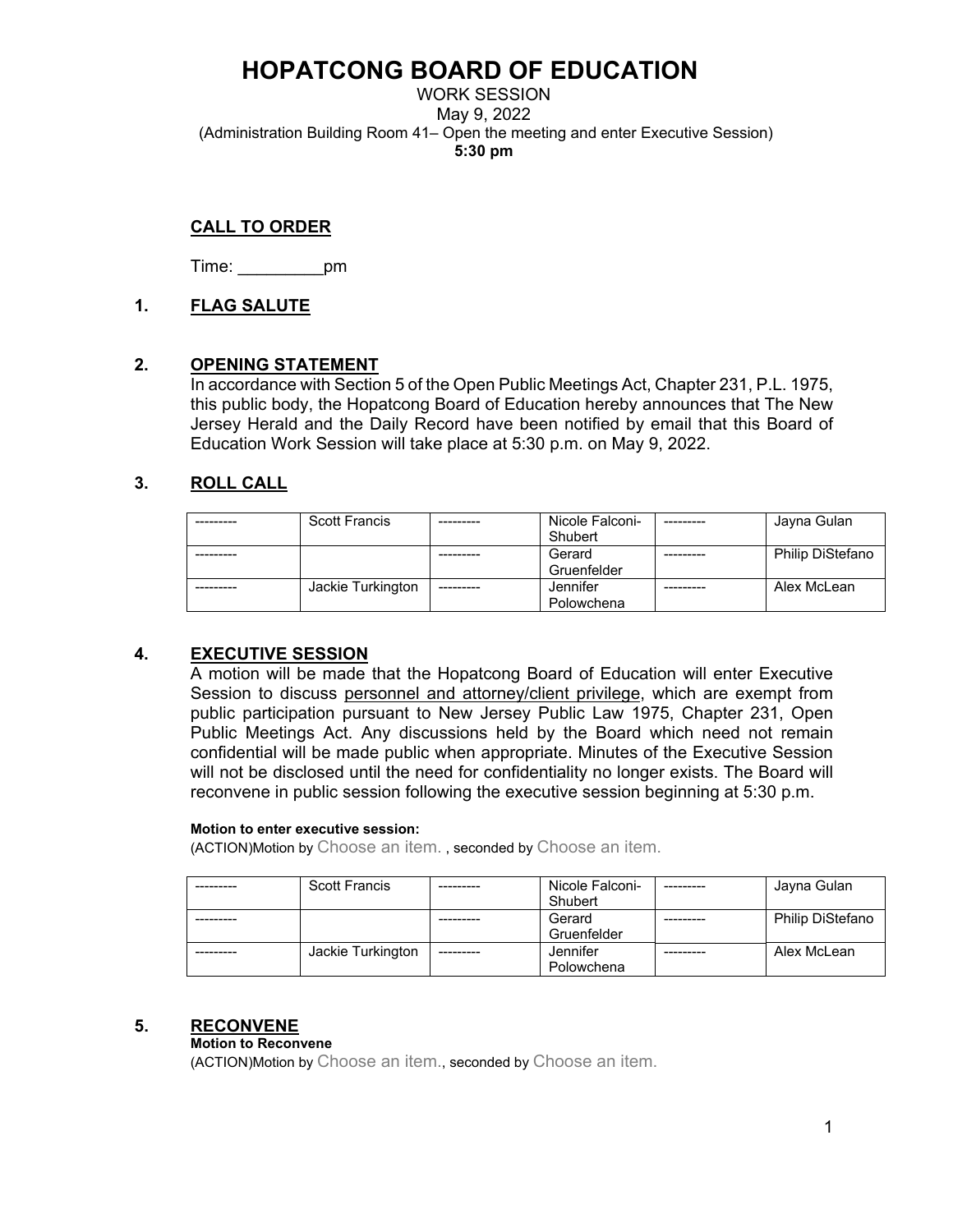WORK SESSION

May 9, 2022

(Administration Building Room 41– Open the meeting and enter Executive Session)

**5:30 pm**

| <b>Scott Francis</b> |            | Nicole Falconi- | Jayna Gulan             |
|----------------------|------------|-----------------|-------------------------|
|                      |            | Shubert         |                         |
|                      |            | Gerard          | <b>Philip DiStefano</b> |
|                      |            | Gruenfelder     |                         |
| Jackie Turkington    | ---------- | Jennifer        | Alex McLean             |
|                      |            | Polowchena      |                         |

# **6. PUBLIC COMMENT – AGENDA ITEMS ONLY**

### **7. OPEN SESSION - Mr. Scott Francis, Board President**

- a. PRESENTATION Board Goals and Objectives
	- Philip DiStefano
- b. DISCUSSION TOPICS
	- Summer Work (update)
	- Summer Camps (update)
	- Election Day Polling Location
	- Facilities Update
	- Transportation
	- Finance
	- Selling Property on Lakeside Blvd. (update)
	- Selling/Leasing Garage (update)
	- State Performance Reports
	- New BOE Member interviews and approval May 23
	- Policy Discussions<br>  $\circ$  P 2200
		- o P 2200 Curriculum Content<br>
		o P. 5337 Service Animals
		- Service Animals
		- o P 5536 Random Testing for Student Alcohol or Drug Use
		- P 7435 Alcoholic Beverages on School Premises<br>○ P 7510 Use of School Facilities
		- o P 7510 Use of School Facilities<br>
		o P 0168 Recording Board Meetir
		- o P 0168 Recording Board Meetings<br>
		o P 1064 Conduct of Board Meeting
		- o P 1064 Conduct of Board Meeting<br>
		o P 0155 Board Committees
		- **Board Committees**
	- Policy First Readings
		- o P 1648.14 Safety Plan for Healthcare Settings in School Buildings COVID-19 (M) (Abolished)
		- o P 1648.15 Recordkeeping for Healthcare Settings in School Buildings – COVID-19 (M) (New)
		- o P 2415.04 Title I–District–Wide Parent and Family Engagement (M) (Revised)
		- $\circ$  P 2415.50 Title I School Parent and Family Engagement (M) (New)
		- o P 2416.01 Postnatal Accommodations for Students (New)
		- o P 2417 Student Intervention and Referral Services (M) (Revised)
		- o P& R 7410 Maintenance and Repair (M) (Revised)
		- o R 7410.01 Facilities Maintenance, Repair Scheduling, and Accounting (M) (Revised)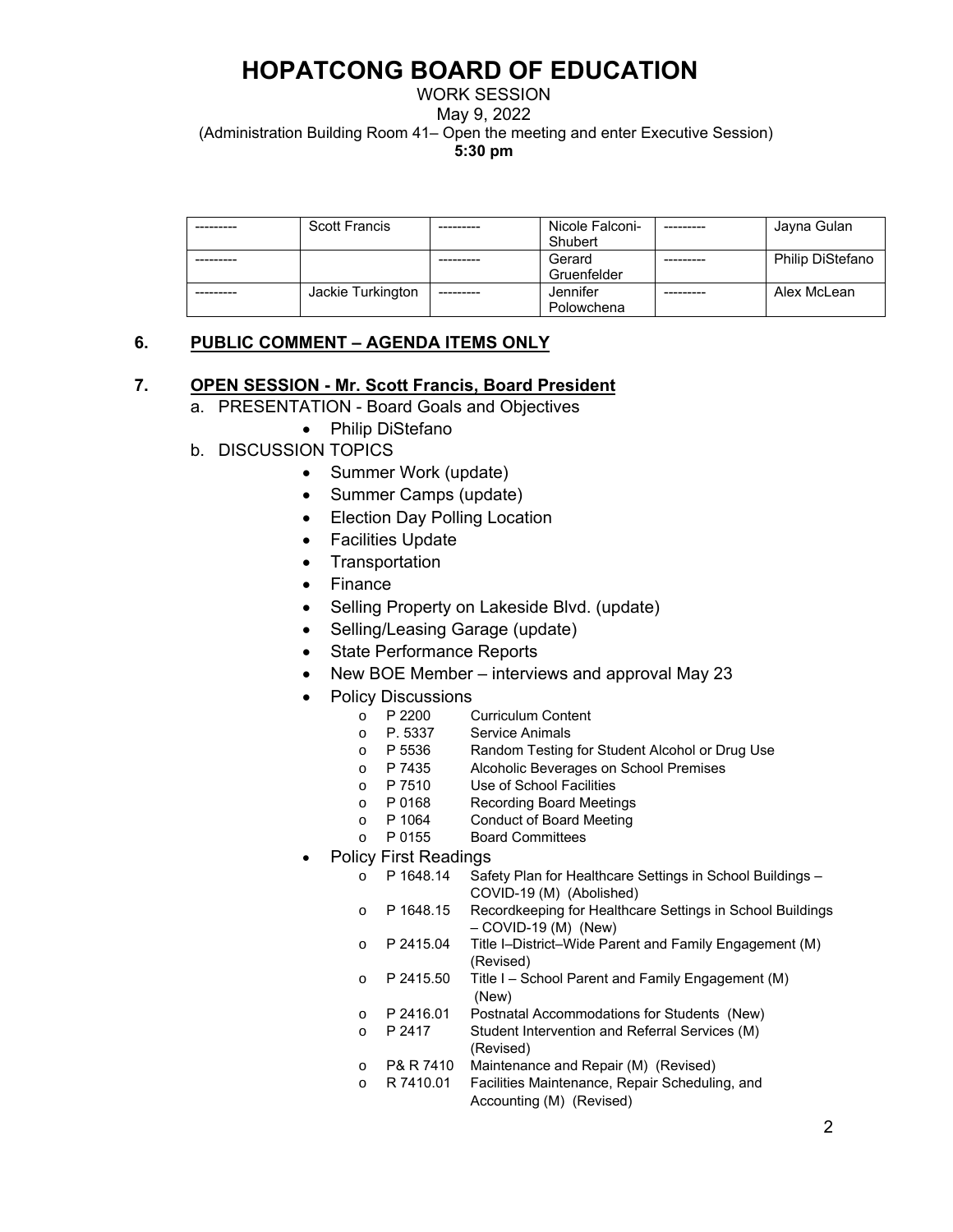WORK SESSION

May 9, 2022

(Administration Building Room 41– Open the meeting and enter Executive Session)

**5:30 pm**

o P 8420 Emergency and Crisis Situations (M) (Revised)

o P & R 9320 Cooperation with Law Enforcement Agencies (M) (Revised)

## **8. RESOLUTIONS**

a. It is recommended by the Superintendent that the Board of Education approve the following Summer Camp Offerings for June and July 2022:

| <b>Entering Grades</b> | <b>Course Title</b>                    | <b>Date</b>                             | <b>Times</b>                   |
|------------------------|----------------------------------------|-----------------------------------------|--------------------------------|
| Entering K-2           | Theatre Camp                           | 6/27-6/30                               | 8-9AM                          |
| Entering K-3           | <b>Esports Camp</b>                    | 6/27-6/30                               | $9 - 12$                       |
| Entering K-12          | Sports Galore                          | $7/5 - 7/7$                             | $9 - 12$                       |
| Entering 3-8           | Theatre Camp                           | 6/20-7/11 (M-Th)<br>performance 7/18    | $9 - 12$                       |
| Entering 4-8           | <b>Esports Camp</b>                    | 6/27-6/30<br>$7/11 - 7/14$              | $1 - 4$<br>$1 - 4$             |
| Entering 4-8           | Archery                                | 6/20-6/23                               | $9 - 12$                       |
| Entering 4-8           | Cosmo                                  | 6/27-6/30<br>$7/11 - 7/14$<br>7/25-7/28 | $1 - 4$<br>$9 - 12$<br>$1 - 4$ |
| Entering 6-12          | Art                                    | 7/18-7/21<br>7/25-7/28                  | $9 - 12$                       |
| Entering 9-12          | Archery                                | $6/20 - 6/23$                           | $1 - 4$                        |
| Entering 9-12          | Cosmo                                  | 6/27-6/30<br>$7/11 - 7/14$              | $9 - 12$<br>$1 - 4$            |
| Entering 6-12          | Woodshop                               | 6/20-6/23<br>7/18-7/21                  | $9-1281-4$<br>$1 - 4$          |
| Entering 6-12          | <b>STEAM</b>                           | 6/27-6/30<br>7/18-7/21                  | $9-12$                         |
| Entering 9-12          | <b>Esports Camp</b>                    | $7/11 - 7/14$                           | $9-12$                         |
| Entering 9-12          | Resume / Digital<br>Portfolio Workshop | 7/18-7/21                               | $9 - 11:30$                    |

#### **Motion to approve 8a:**

(ACTION)Motion by Choose an item., seconded by Choose an item.